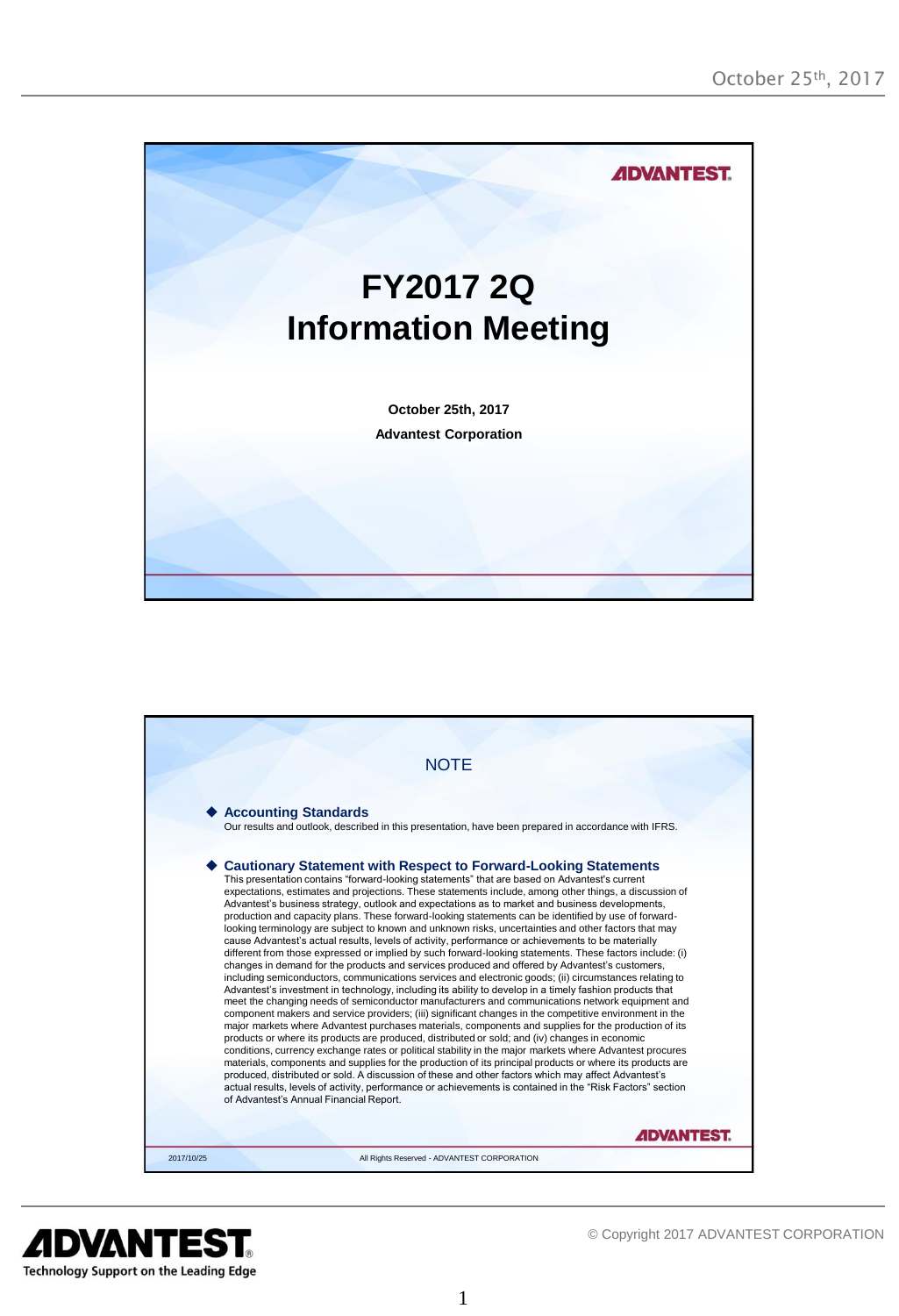

|                                             |        |               |               |                        |                                   |                          |               |                      |           |                      | $(\yen)$  |
|---------------------------------------------|--------|---------------|---------------|------------------------|-----------------------------------|--------------------------|---------------|----------------------|-----------|----------------------|-----------|
|                                             |        | 1Q            | 2O            | 30                     | FY2016 FY2016 FY2016 FY2016<br>40 | FY2017<br>1 <sub>O</sub> | FY2017<br>2O  | QoQ(4)               | $QoQ(\%)$ | YOY(4)               | YoY(%)    |
| Orders                                      |        | 43.8          | 28.5          | 44.0                   | 48.4                              | 49.4                     | 56.2          | $+6.8$               | $+13.8%$  | $+27.7$              | $+97.2%$  |
| Sales                                       |        | 40.7          | 35.5          | 31.4                   | 48.3                              | 40.7                     | 47.7          | $+7.0$               | $+17.2%$  | $+12.2$              | $+34.3%$  |
| <b>Gross Profit</b><br>Gross Profit Margin  |        | 25.3<br>62.2% | 21.0<br>59.3% | 18.1<br>57.6%          | 25.3<br>52.4%                     | 20.6<br>50.6%            | 24.9<br>52.1% | $+4.3$<br>$+1.5$ pts | $+20.9%$  | $+3.8$<br>$-7.2$ pts | $+18.1%$  |
| Operating Income<br>Operating Income Margin |        | 5.7<br>14.1%  | 2.6<br>7.3%   | 1.0<br>3.1%            | 4.6<br>9.5%                       | 2.2<br>5.5%              | 5.2<br>10.9%  | $+3.0$<br>$+5.4$ pts | +133.0%   | $+2.6$<br>$+3.6$ pts | $+101.0%$ |
| Income Before Tax                           |        | 6.2           | 2.9           | 0.6                    | 5.3                               | 1.6                      | 4.8           | $+3.2$               | $+206.6%$ | $+1.9$               | $+63.7%$  |
| Net Income<br>Net Income Margin             |        | 50<br>12.2%   | 2.3<br>6.4%   | 0 <sub>1</sub><br>0.4% | 68<br>14.1%                       | 1 <sub>0</sub><br>2.4%   | 3.9<br>8.2%   | $+2.9$<br>$+5.8$ pts | $+297.1%$ | $+1.6$<br>$+1.8$ pts | $+72.1%$  |
| Backlog                                     |        | 36.5          | 29.5          | 42.2                   | 42.2                              | 50.9                     | 59.4          | $+8.5$               | $+16.7%$  | $+29.8$              | $+101.1%$ |
| Exchange                                    | 1 US\$ | ¥111          | ¥104          | ¥105                   | ¥115                              | ¥112                     | ¥111          | ¥1 Appreciation      |           | ¥7 Depreciation      |           |
| Rate                                        | 1 Euro | ¥124          | ¥116          | ¥115                   | ¥122                              | ¥121                     | ¥128          | ¥7 Depreciation      |           | ¥12 Depreciation     |           |

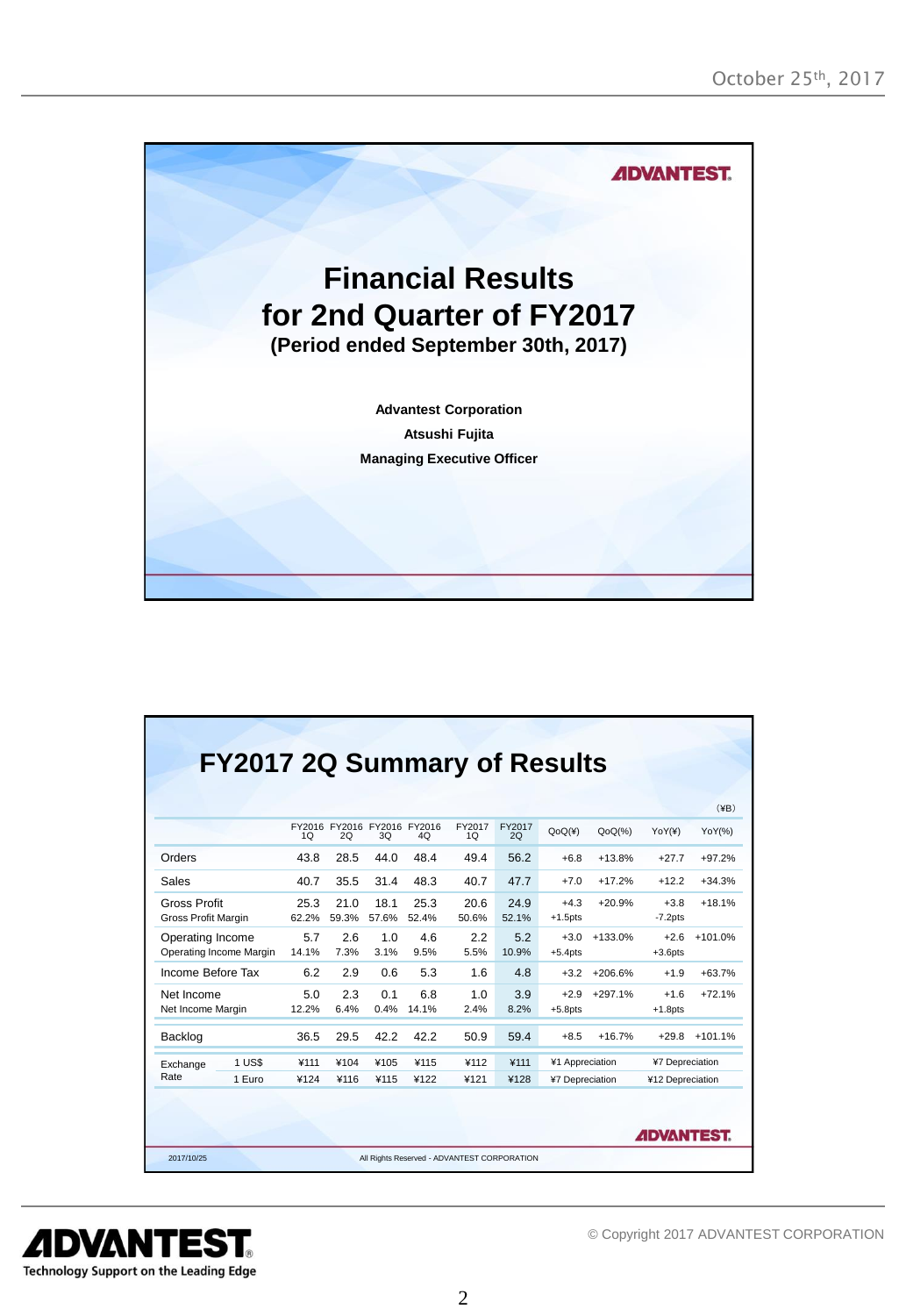



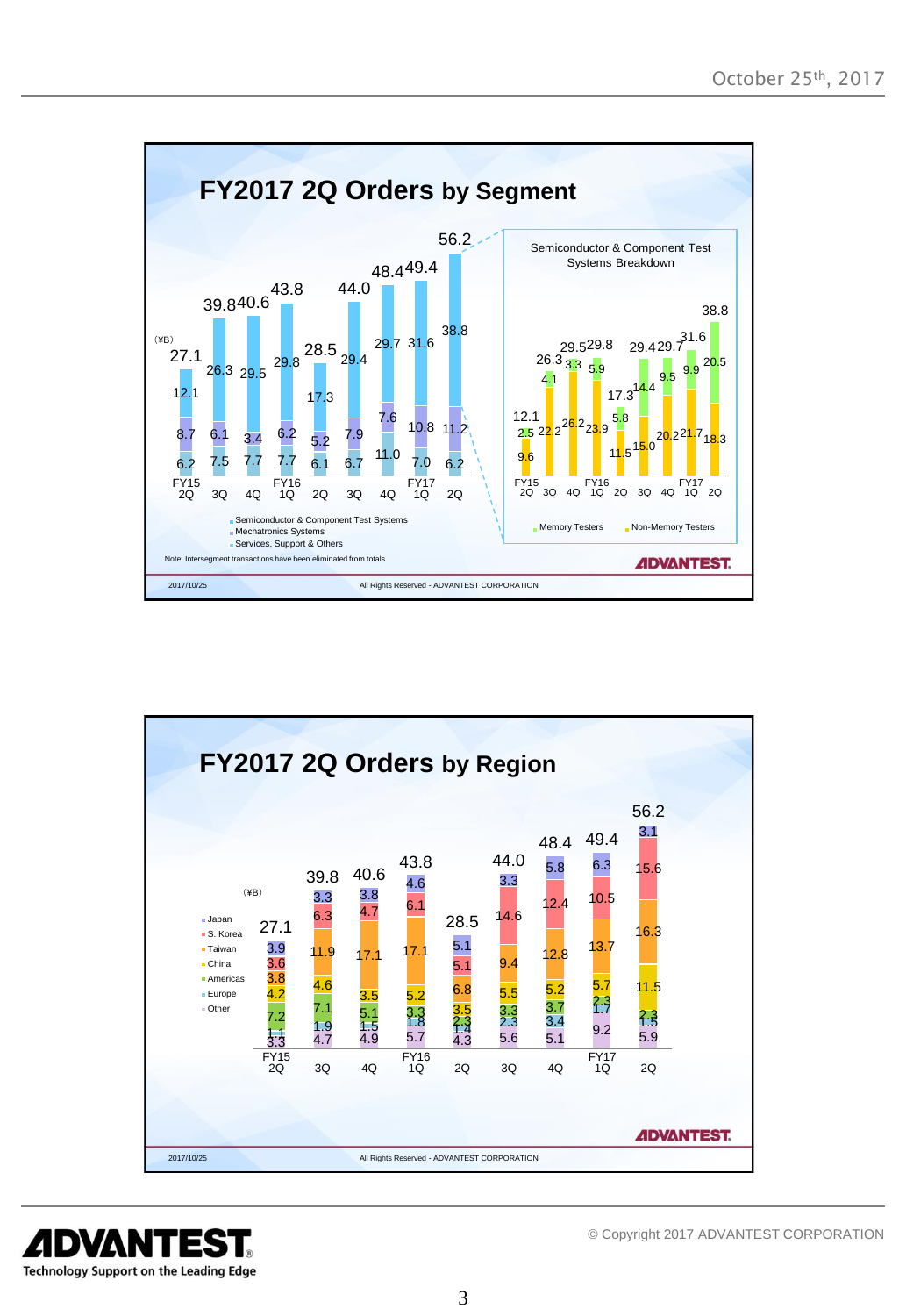



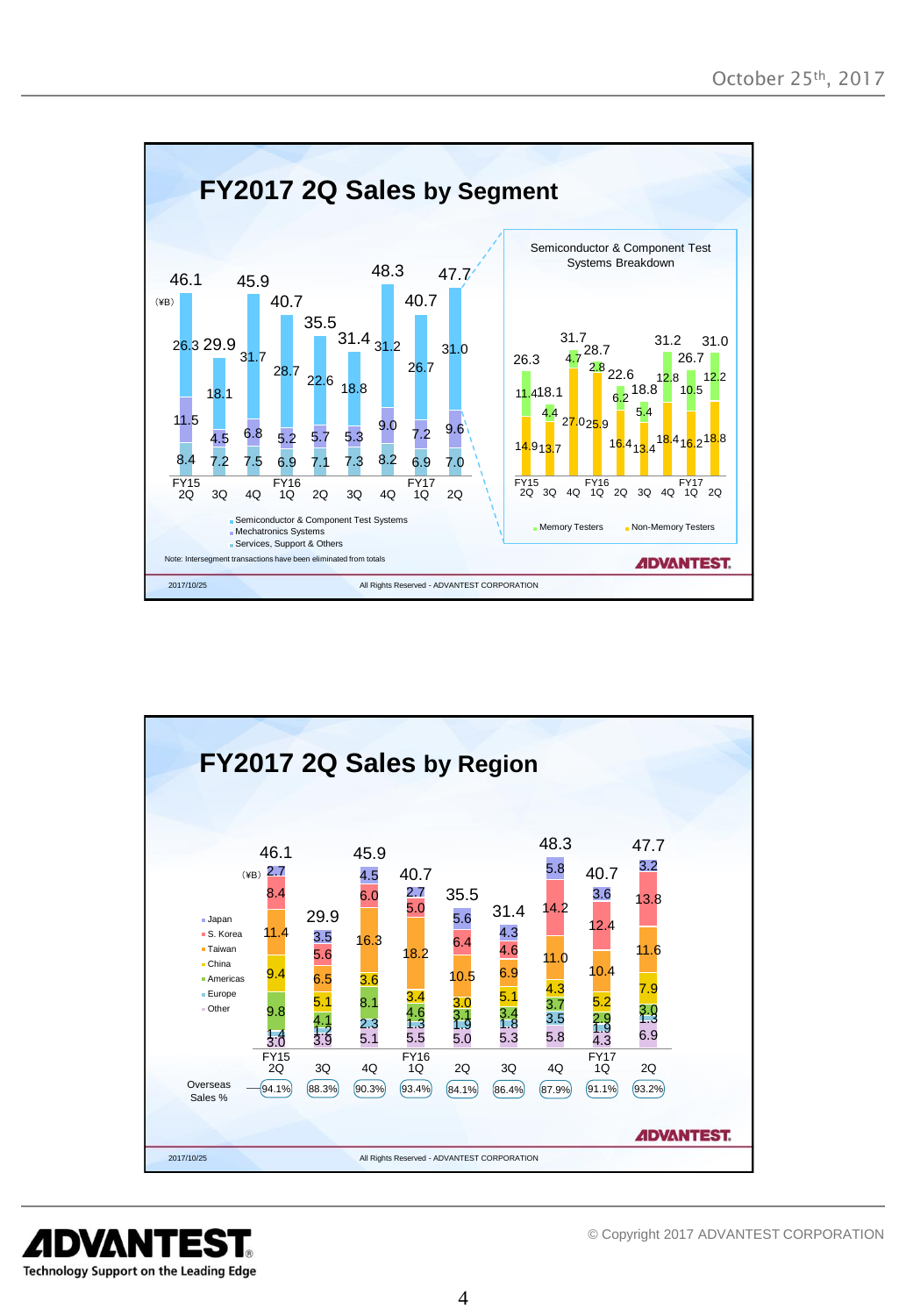



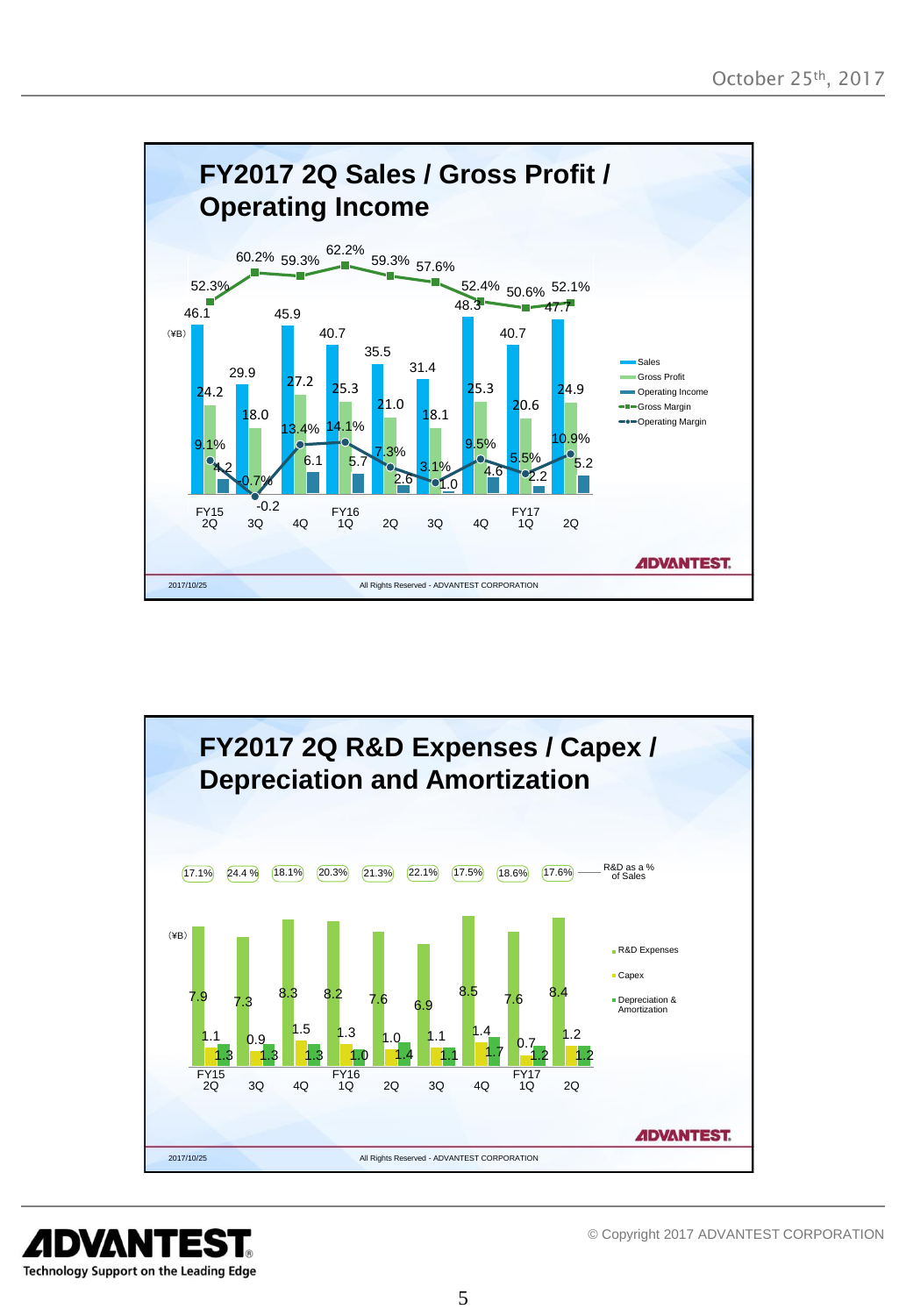



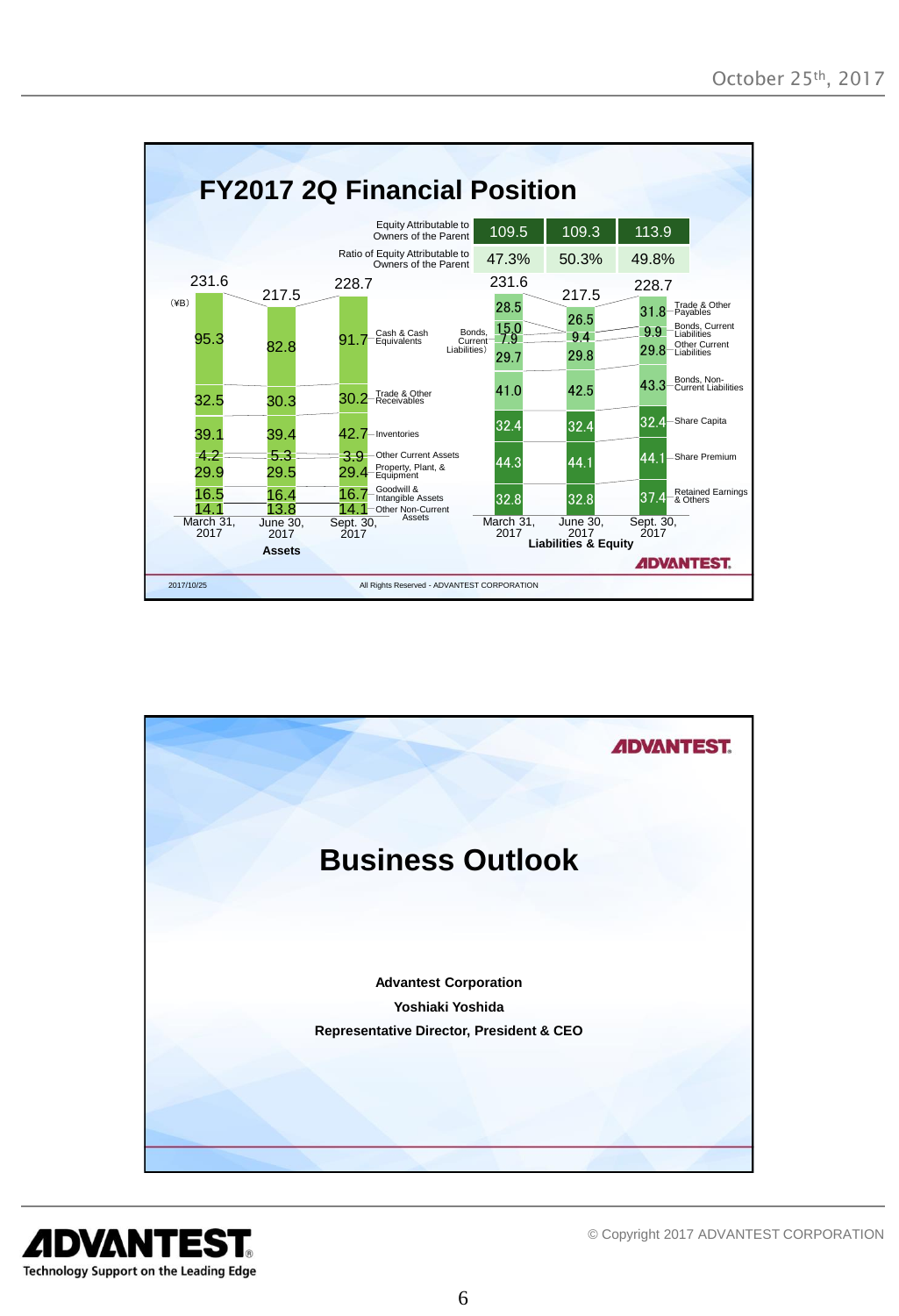



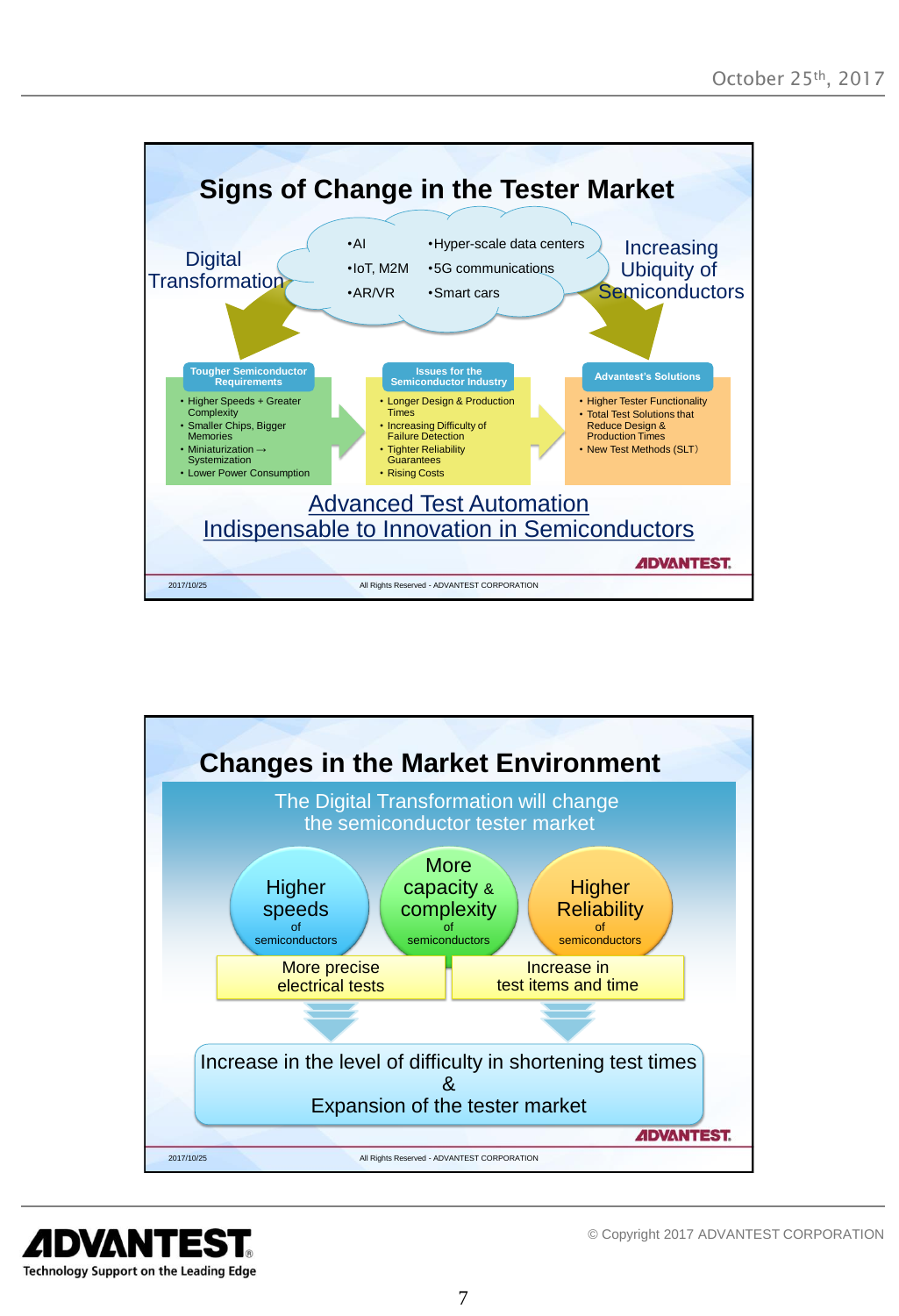

| <b>Market Forecast for CY2018</b>                                                                               |                                                              |                        |  |
|-----------------------------------------------------------------------------------------------------------------|--------------------------------------------------------------|------------------------|--|
|                                                                                                                 | Market size                                                  | YoY change             |  |
| Non-memory tester market                                                                                        | $$2,200M \sim 2,300M$                                        | ca. $+10\%$ to $+15\%$ |  |
| Memory tester market                                                                                            | ca. \$800M                                                   | ca. $+5\%$ to $+10\%$  |  |
| $\checkmark$ In the non-memory tester market, the growth drivers will be                                        | miniaturization and improved functionality of logic IC chips |                        |  |
| $\checkmark$ As in 2017, the demand for memory testers will continue to<br>be at a high level for several years |                                                              |                        |  |
|                                                                                                                 |                                                              | <b>ADVANTEST</b>       |  |
| 2017/10/25                                                                                                      | All Rights Reserved - ADVANTEST CORPORATION                  |                        |  |

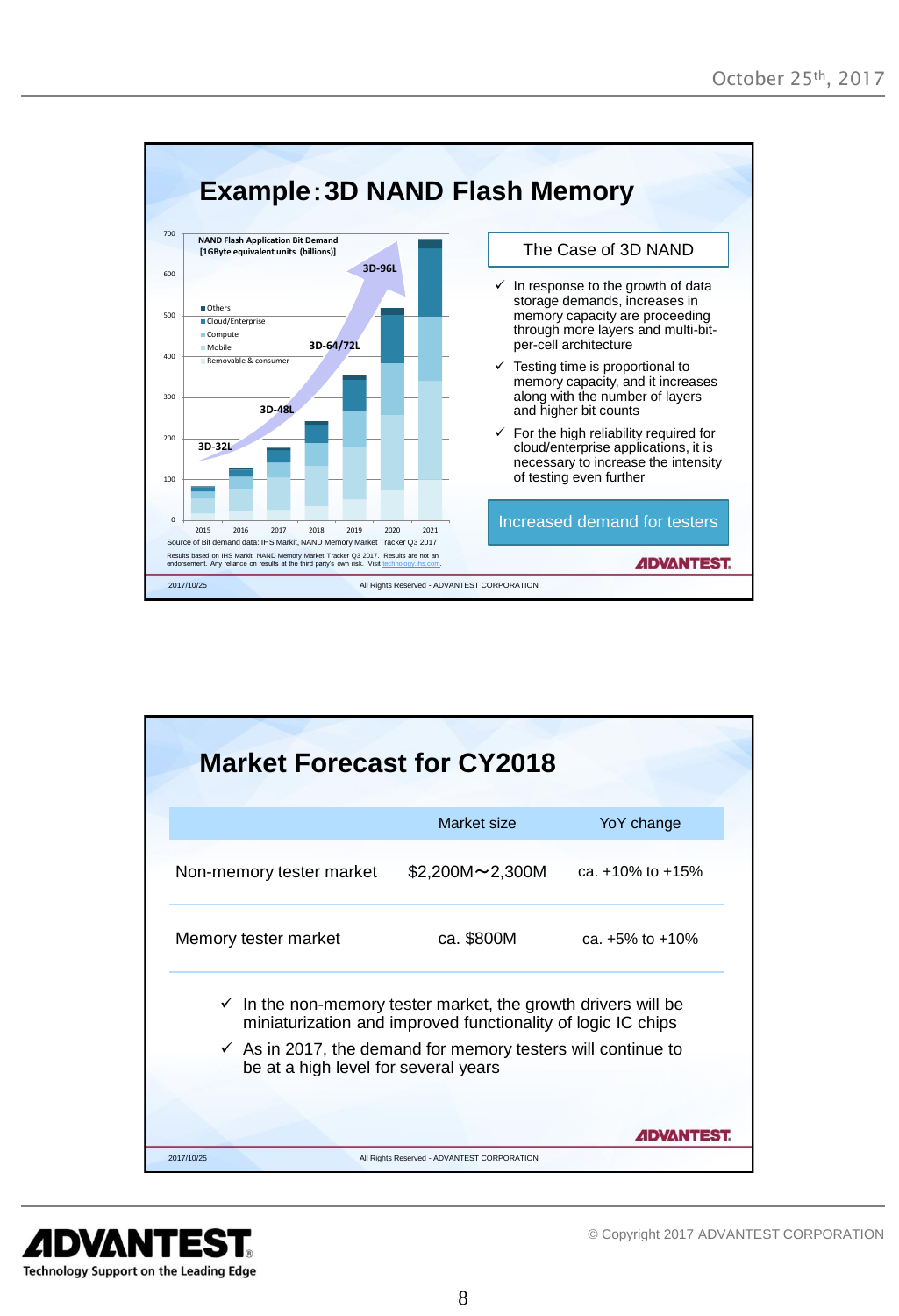



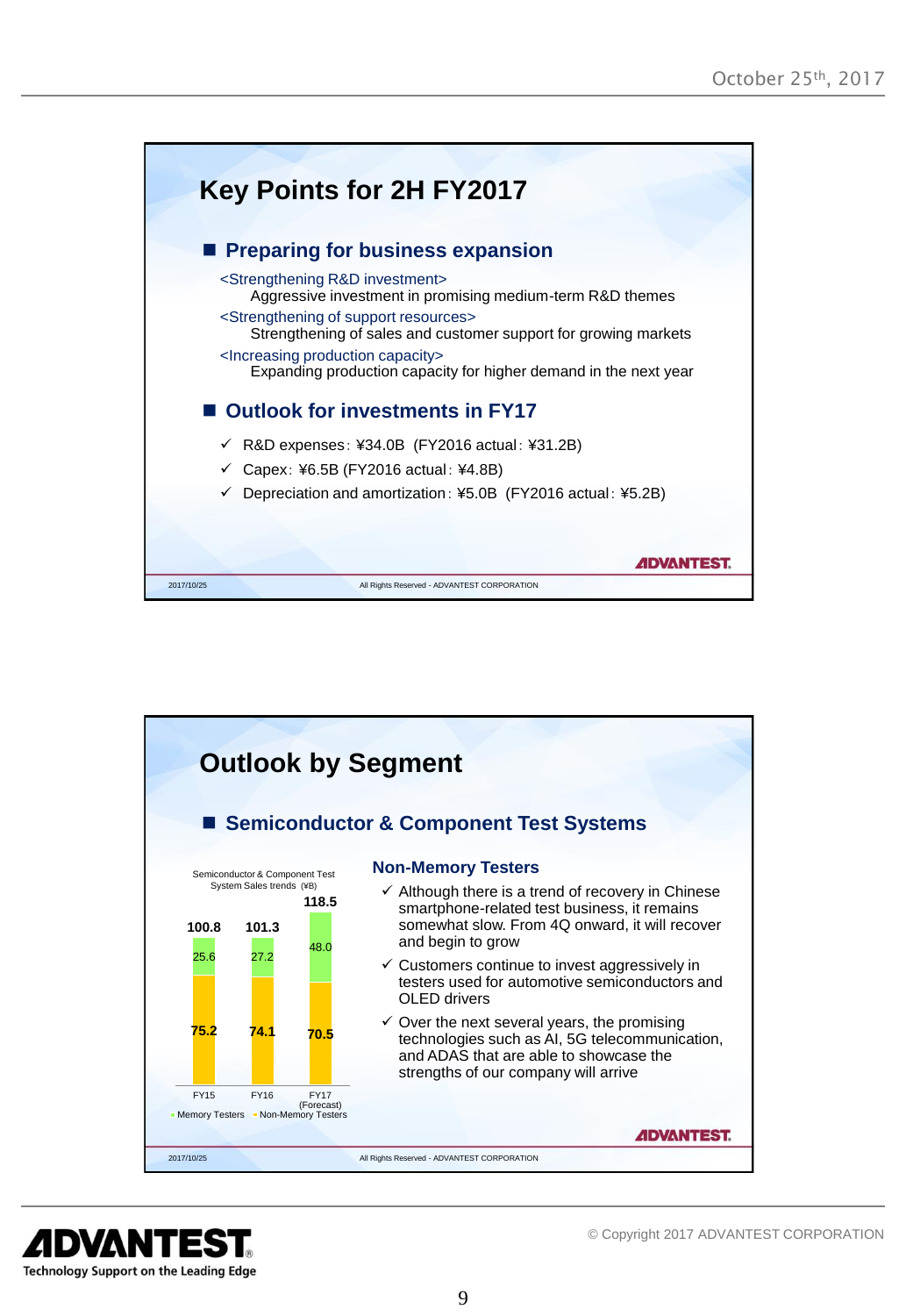